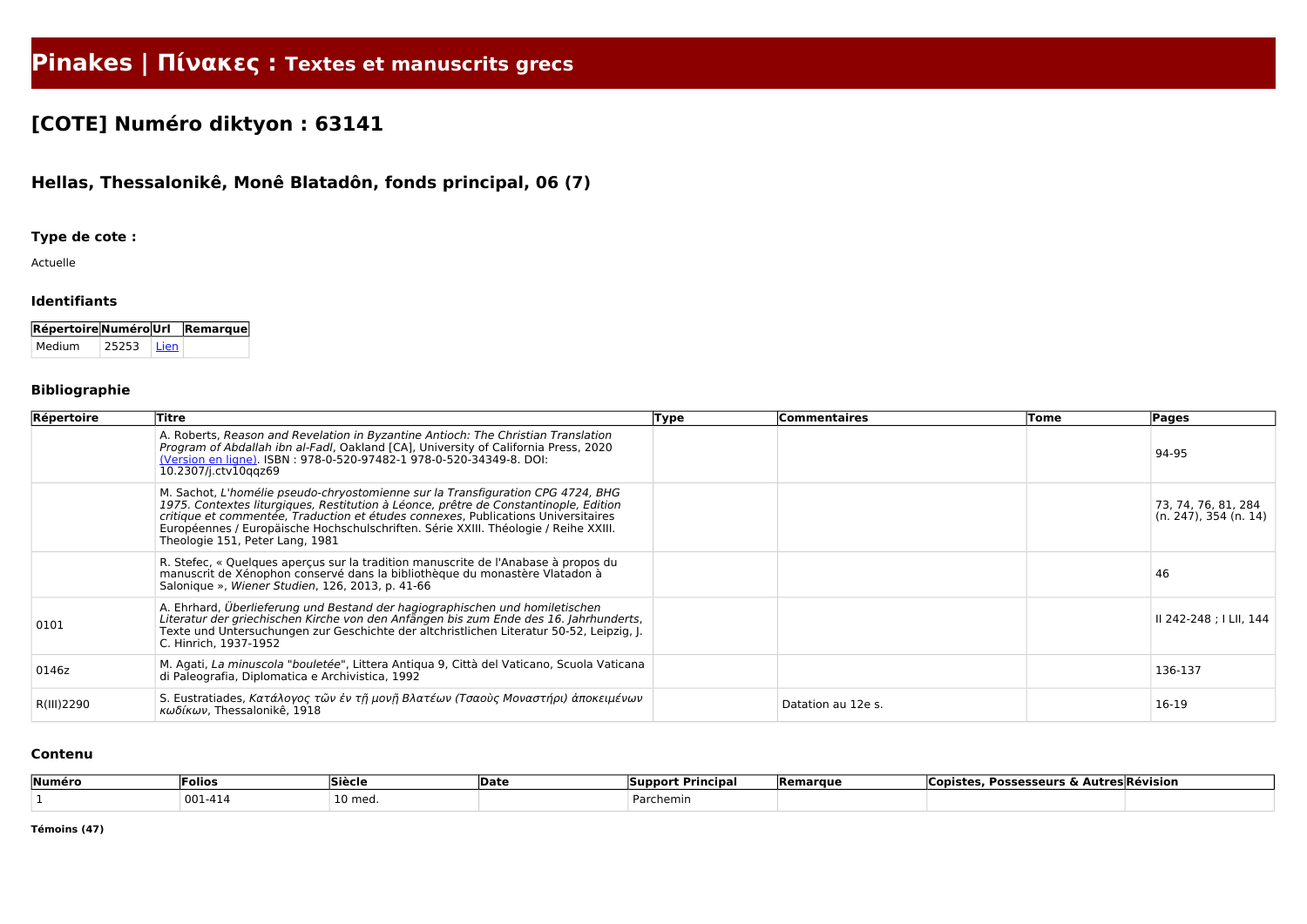| Folios      | Auteur                          | <b>Oeuvre</b>                                                               | Identifiant                                             | <b>Recension</b><br>ou partie | <b>BHG</b> | Date Lit. | Siècle<br>Date | Commentaire | Contenu | Rev.           | <b>Biblio.</b>                         |
|-------------|---------------------------------|-----------------------------------------------------------------------------|---------------------------------------------------------|-------------------------------|------------|-----------|----------------|-------------|---------|----------------|----------------------------------------|
| $001-4$     | Iohannes<br>Chrysostomus        | In Zacchaeum<br>publicanum                                                  | • CPG 4658<br>$\bullet$ BHG<br>2472-2472b               |                               | 2472       |           | 10 med.        |             |         | · Bollandistes | $\bullet$ 0101                         |
| 004v-9v     | Amphilochius<br>Iconiensis      | In Zacchaeum                                                                | • CPG 3239<br>• BHG 2473                                |                               |            |           | 10 med.        |             |         |                | $\bullet$ 0101                         |
| 009-14v*    | Iohannes<br>Chrysostomus        | In Publicanum<br>et Pharisaeum                                              | • CPG 4591                                              |                               |            |           | 10 med.        |             |         |                | $\bullet$ 0101<br>$\bullet$ R(III)2290 |
| $015 - 19*$ | Iohannes<br>Chrysostomus        | In Publicanum<br>et Pharisaeum                                              | $\bullet$ CPG 4716<br>• Aldama 202                      |                               |            |           | 10 med.        |             |         |                | $\bullet$ 0101<br>$\bullet$ R(III)2290 |
| 019-26v*    | Iohannes<br>Chrysostomus        | In parabolam de<br>filio prodigo                                            | $\bullet$ CPG 4577<br>· Aldama 008                      |                               |            |           | 10 med.        |             |         |                | $\bullet$ 0101<br>$\bullet$ R(III)2290 |
| 026v-38v*   | Ephraem<br>Graecus              | In secundum<br>aduentum<br>Domini nostri<br>lesu Christi                    | • CPG 3920                                              |                               |            |           | 10 med.        |             |         |                | $\bullet$ R(III)2290                   |
| 059v-78v    | Iohannes<br>Chrysostomus        | In Genesim,<br>sermo 3                                                      | • CPG 4562<br>$\bullet$ BHG<br>0025p-pc<br>· Aldama 437 |                               | 0025p      |           | 10 med.        |             |         | • Bollandistes | $\bullet$ R(III)2290                   |
| 078v-86v*   | Germanus CP.<br>ptr. II         | Homilia de Iona,<br>Daniele et<br>ieiunio (De<br>paenitentia,<br>homilia 5) | • BHG 0941c<br>• Aldama 526<br>• CPG 4333.5             |                               | 0941c      |           | 10 med.        |             |         | · Bollandistes | $\bullet$ 0101<br>$\bullet$ R(III)2290 |
| 086v-91v*   | <b>Basilius</b><br>Seleuciensis | In Moysen                                                                   | $\bullet$ CPG<br>6656.09<br>● BHG 2279                  |                               | 2279       |           | 10 med.        |             |         | · Bollandistes | $\bullet$ R(III)2290                   |
| 091v-94v*   | <b>Basilius</b><br>Seleuciensis | In Illud: Venite<br>ad me                                                   | $\bullet$ CPG<br>6656.29                                |                               |            |           | 10 med.        |             |         |                | $\bullet$ R(III)2290                   |
| 094v-103v*  | Asterius<br>Amasenus            | Adhortatio ad<br>poenitentiam<br>(hom. 13)                                  | $\bullet$ CPG<br>3260.13                                |                               |            |           | 10 med.        |             |         |                | $\bullet$ R(III)2290                   |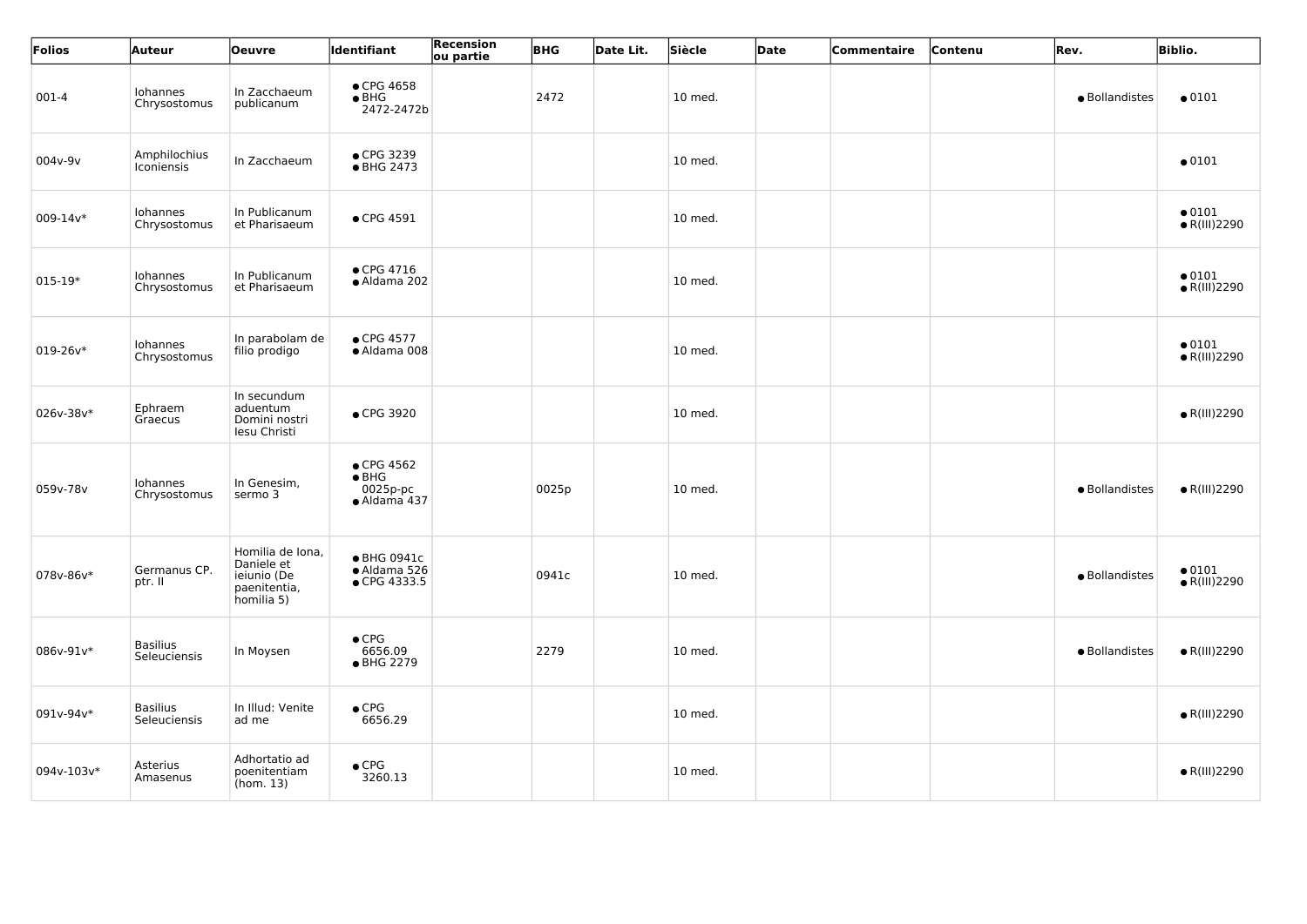| Folios       | <b>Auteur</b>                   | <b>Oeuvre</b>                                            | <b>Identifiant</b>                                              | <b>Recension</b><br>ou partie | <b>BHG</b> | Date Lit. | Siècle  | Date | <b>Commentaire</b> | Contenu | Rev.           | <b>Biblio.</b>       |
|--------------|---------------------------------|----------------------------------------------------------|-----------------------------------------------------------------|-------------------------------|------------|-----------|---------|------|--------------------|---------|----------------|----------------------|
| 105v-109v*   | <b>Basilius</b><br>Seleuciensis | In Publicanum<br>et Pharisaeum                           | $\bullet$ CPG<br>6656.35<br>· Aldama 189                        |                               |            |           | 10 med. |      |                    |         |                | $\bullet$ R(III)2290 |
| 109v-114v*   | Asterius<br>Amasenus            | In Illud : Duo<br>homines<br>ascenderunt<br>(hom. 16)    | $\bullet$ CPG<br>3260.16                                        |                               |            |           | 10 med. |      |                    |         |                | $\bullet$ R(III)2290 |
| 114v-119*    | <b>Basilius</b><br>Seleuciensis | In illud : Ecce<br>ascendimus                            | $\bullet$ CPG<br>6656.31                                        |                               |            |           | 10 med. |      |                    |         |                | $\bullet$ R(III)2290 |
| 127v-132v*   | Hesychius<br>Hierosolymitanus   | Homiliae in<br>resurrectionem<br>Lazari 1-2              | • CPG 6575<br>• CPG 6576<br>● BHG 2214,<br>2229                 |                               | 2214       |           | 10 med. |      |                    |         | · Bollandistes | $\bullet$ R(III)2290 |
| 134v-140v*   | Leontius CP.<br>presbyter       | Hom. 2 in<br>Lazarum (in<br>ramos<br>palmarum)           | • CPG 7893<br>● BHG 2227                                        |                               | 2227       |           | 10 med. |      |                    |         | · Bollandistes | $\bullet$ R(III)2290 |
| 155v-160     | Iohannes<br>Chrysostomus        | De loseph et de<br>castitate                             | • CPG 4566<br>$\bullet$ BHG<br>2200z-2201<br>• Aldama 293       |                               | 2200z      |           | 10 med. |      |                    |         | · Bollandistes | $\bullet$ R(III)2290 |
| $160 - 165*$ | <b>Basilius</b><br>Seleuciensis | Homilia in<br>beatum lob                                 | • CPG 6667<br>● BHG 0939p                                       |                               | 0939p      |           | 10 med. |      |                    |         | · Bollandistes | $\bullet$ R(III)2290 |
| 165-169v     | Leontius CP.<br>presbyter       | Hom. 5 In lob                                            | ● CPG 7892<br>● BHG 0939h                                       |                               | 0939h      |           | 10 med. |      |                    |         | · Bollandistes |                      |
| 169v-180*    | Amphilochius<br>Iconiensis      | In mulierem<br>peccatricem                               | • CPG 3234<br>$\bullet$ BHG 1162h<br>· Aldama 196               |                               | 1162h      |           | 10 med. |      |                    |         | · Bollandistes | $\bullet$ R(III)2290 |
| 180-184      | Leontius CP.<br>presbyter       | Homilia 6 in<br>uxorem lob et<br>in proditionem<br>ludae | • CPG 7895<br>● BHG 0939k                                       |                               | 0939k      |           | 10 med. |      |                    |         | · Bollandistes | $\bullet$ R(III)2290 |
| 184-194*     | Iohannes<br>Chrysostomus        | De proditione<br>ludae, 1-2                              | • CPG 4336<br>• BHG 0415t,<br>0418u,<br>0426d-e<br>• Aldama 313 |                               | 0426d      |           | 10 med. |      |                    |         | · Bollandistes | $\bullet$ R(III)2290 |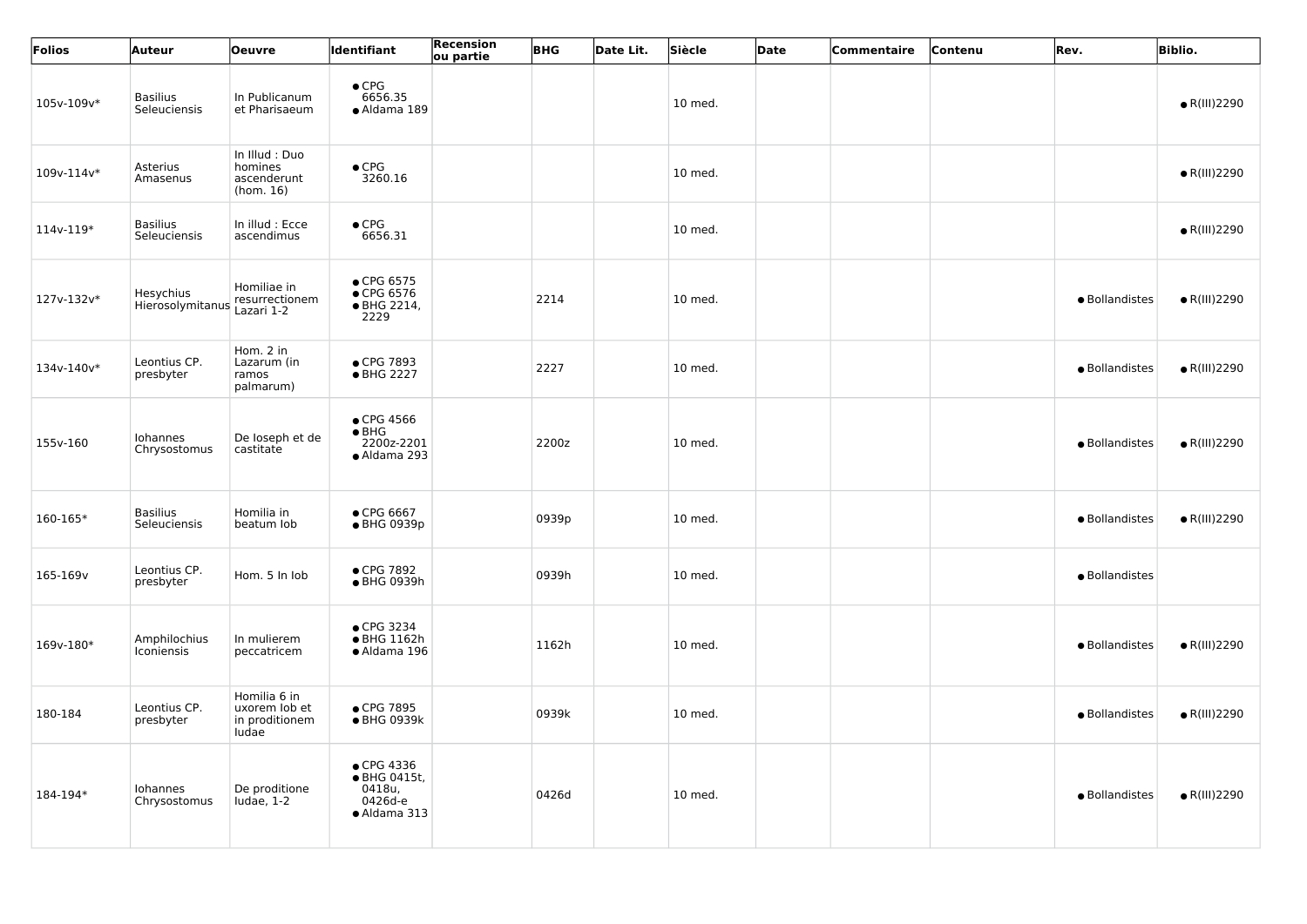| Folios     | <b>Auteur</b>                            | Oeuvre                                                        | <b>Identifiant</b>                                          | Recension<br>ou partie | <b>BHG</b> | Date Lit. | Siècle  | Date | Commentaire                                      | <b>Contenu</b>                                                                                 | Rev.                | <b>Biblio.</b>       |
|------------|------------------------------------------|---------------------------------------------------------------|-------------------------------------------------------------|------------------------|------------|-----------|---------|------|--------------------------------------------------|------------------------------------------------------------------------------------------------|---------------------|----------------------|
| 199v-202   | Iohannes<br>Chrysostomus                 | In latronem                                                   | $\bullet$ CPG 4604<br>$\bullet$ BHG 0451r<br>• Aldama 561   |                        | 0451r      |           | 10 med. |      |                                                  |                                                                                                | · Bollandistes      | $\bullet$ R(III)2290 |
| 202v-206   | <b>Basilius</b><br>Seleuciensis          | Homilia in<br>Passionem<br>Domini                             | • CPG 6662<br>● BHG 0422p<br>$\bullet$ CPG 2276             |                        | 0422p      |           | 10 med. |      | <b>ATHANASIVS</b><br>ALEXANDRINVS<br>cod.        |                                                                                                | · Bollandistes      | $\bullet$ R(III)2290 |
| 206-215    | Iohannes<br>Chrysostomus                 | De cruce et<br>latrone homilia                                | • CPG 4338<br>● BHG 0438m                                   |                        | 0438m      |           | 10 med. |      | <b>ATHANASIVS</b><br><b>ALEXANDRINVS</b><br>cod. |                                                                                                | · Bollandistes      | $\bullet$ R(III)2290 |
| 215v-218   | Proclus<br>ConstantinopolitarRasasceuen  | Homilia 11 : In                                               | $\bullet$ CPG 5810<br>• BHG 0450e                           |                        | 0450e      |           | 10 med. |      |                                                  |                                                                                                | · Bollandistes      |                      |
| 218v-220v* | Amphilochius<br>Iconiensis               | In diem Sabbati<br>Sancti                                     | • CPG 3235                                                  |                        |            |           | 10 med. |      |                                                  |                                                                                                |                     | $\bullet$ R(III)2290 |
| 220v-229v* | Gregorius<br>Antiochenus                 | In mulieres<br>unguentiferas                                  | ● CPG 7384<br>· Aldama 116                                  |                        |            |           | 10 med. |      |                                                  |                                                                                                |                     | $\bullet$ R(III)2290 |
| 236v-241v  | Eusebius<br>Alexandrinus<br>(pseudo)     | Sermo 18 : De<br>Domini<br>resurrectione                      | • CPG 5527<br>$\bullet$ BHG<br>0635u-0635uc<br>· Aldama 028 |                        | 0635u      |           | 10 med. |      | Iohannes<br>Chrysostomus<br>cod.                 |                                                                                                | · Bollandistes      |                      |
| 247v-262v  | Gregorius<br>Nyssenus                    | In sanctum<br>Pascha (In<br>Christi<br>resurrectionem<br>III) | • CPG 3174                                                  |                        |            |           | 10 med. |      |                                                  |                                                                                                |                     | $\bullet$ R(III)2290 |
| 262v-267   | <b>Basilius</b><br>Seleuciensis          | Homilia in S.<br>Pascha et in<br>recens<br>illuminatos        | • CPG 6658<br>• BHG 1837a                                   |                        | 1837a      |           | 10 med. |      | <b>ATHANASIVS</b><br>ALEXANDRINVS<br>cod.        |                                                                                                | · Bollandistes      | $\bullet$ R(III)2290 |
| 267-273v   | Proclus<br>ConstantinopolitarTumsmam ap. | Hom 33 : In S.                                                | • CPG 5832<br>$\bullet$ BHG<br>1839-1841<br>· Aldama 181    |                        | 1839       |           | 10 med. |      |                                                  |                                                                                                | · Bollandistes      | $\bullet$ R(III)2290 |
| 273v-276   | Iohannes<br>Chrysostomus                 | In Mediam<br>Pentecosten                                      | • CPG 4652                                                  |                        |            |           | 10 med. |      |                                                  | Incipit<br>Ύπερμεγέθης ή τοῦ<br>Δεσπότου Χριστοῦ<br>περὶ τὸ γένος τῶν<br>άνθρώπων<br>προμήδεια | $\bullet$ IRHT inc. | $\bullet$ R(III)2290 |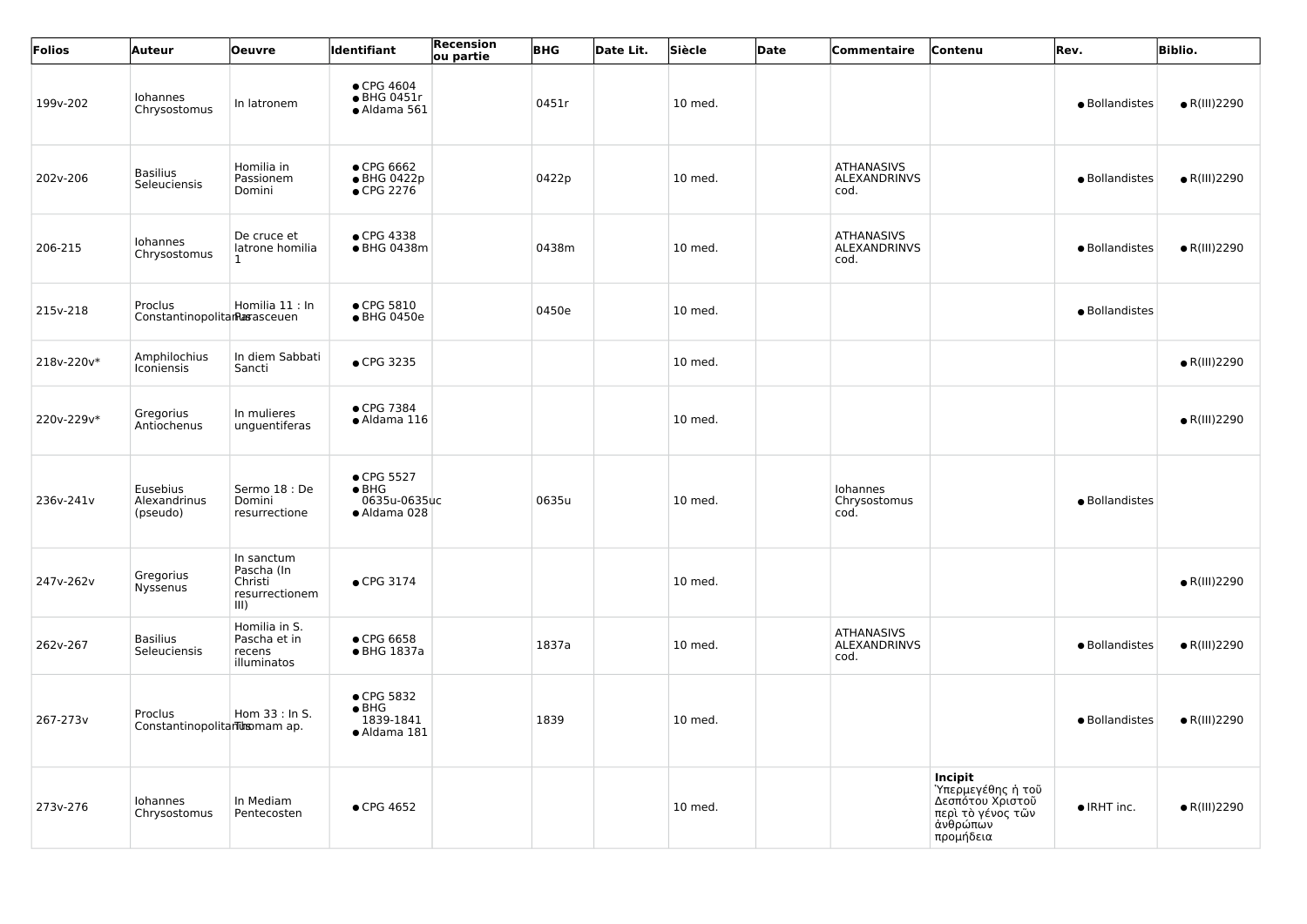| Folios    | Auteur                                | <b>Oeuvre</b>                                                | <b>Identifiant</b>                                | <b>Recension</b><br>ou partie | <b>BHG</b> | Date Lit. | Siècle  | <b>Date</b> | Commentaire                                                                 | Contenu                                                              | Rev.                | <b>Biblio.</b>       |
|-----------|---------------------------------------|--------------------------------------------------------------|---------------------------------------------------|-------------------------------|------------|-----------|---------|-------------|-----------------------------------------------------------------------------|----------------------------------------------------------------------|---------------------|----------------------|
| 283-287   | Eusebius<br>Alexandrinus<br>(pseudo)  | Sermo 19: De<br>Domini<br>Ascensione                         | • CPG 5528<br>● BHG 0635t<br>· Aldama 126         |                               | 0635t      |           | 10 med. |             |                                                                             |                                                                      | · Bollandistes      | $\bullet$ R(III)2290 |
| 287-295v  | Iohannes<br>Chrysostomus              | In Ascensionem<br>D. N. lesu<br>Christi                      | • CPG 4342<br>$\bullet$ BHG 1191n<br>· Aldama 206 |                               | 1191n      |           | 10 med. |             |                                                                             |                                                                      | · Bollandistes      | $\bullet$ R(III)2290 |
| 295v-306* | Gregorius<br>Caesariensis<br>Cappadox | Oratio in SS.<br>Patres Nicaenos<br>et in S.<br>Constantinum | • BHG 1431                                        |                               | 1431       |           | 10 med. |             |                                                                             |                                                                      | · Bollandistes      | $\bullet$ R(III)2290 |
| 306-321v* | Andreas<br>Cretensis                  | De humana uita<br>et de defunctis                            | $\bullet$ CPG 8192<br>● BHG 2103p                 |                               | 2103p      |           | 10 med. |             |                                                                             |                                                                      | · Bollandistes      | $\bullet$ R(III)2290 |
| 321v-323v | <b>Basilius</b><br>Seleuciensis       | Homilia I in<br>Pentecosten                                  |                                                   |                               |            |           | 10 med. |             |                                                                             |                                                                      |                     | $\bullet$ R(III)2290 |
| 323v-333  | Leontius CP.<br>presbyter             | Hom. 11 In<br>Pentecosten                                    | ● CPG 7896                                        |                               |            |           | 10 med. |             | Ed. C. Datema<br>& P. Allen,<br>Turnhout-Leuven εορταστικήν<br>1987, p. 339 | Incipit<br>Όσοι περί την<br>παροῦσαν<br>∣ ἀένναον χάριν<br>έπείγεσθε | $\bullet$ IRHT inc. | $\bullet$ R(III)2290 |
| 333-338   | Ephraem<br>Graecus                    | Encomium in<br>gloriosos<br>martyres                         | ● CPG 3953<br>• BHG 1183<br>• Aldama 524          |                               | 1183       |           | 10 med. |             |                                                                             |                                                                      | · Bollandistes      | $\bullet$ R(III)2290 |
| 338-348*  | Epiphanius<br>monachus CP.            | De vita B.<br>Virginis                                       | • BHG 1049                                        |                               | 1049       |           | 10 med. |             |                                                                             |                                                                      | · Bollandistes      | $\bullet$ R(III)2290 |
| 348-377*  | Alexander<br>Cyprius<br>monachus      | De inuentione<br>S. Crucis                                   | • CPG 7398<br>$\bullet$ BHG<br>0410-411c          |                               | 0410       |           | 10 med. |             |                                                                             |                                                                      | · Bollandistes      | $\bullet$ R(III)2290 |
| 377-388*  | Apollinaris<br>Laodicenus             | In Sanctum<br>Pascha<br>Sermones 1-3                         | ● CPG 3696                                        |                               |            |           | 10 med. |             | <b>IOHANNES</b><br><b>CHRYSOSTOMVS</b><br>cod.                              |                                                                      |                     | $\bullet$ R(III)2290 |
| 388-390*  | Iohannes<br>Chrysostomus              | In Sanctum<br>Pascha sermo 4                                 | $\bullet$ CPG 4609                                |                               |            |           | 10 med. |             |                                                                             |                                                                      |                     | $\bullet$ R(III)2290 |
| 390-394*  | Iohannes<br>Chrysostomus              | In Sanctum<br>Pascha sermo 5                                 | $\bullet$ CPG 4610<br>· Aldama 107                |                               |            |           | 10 med. |             |                                                                             |                                                                      |                     | $\bullet$ R(III)2290 |